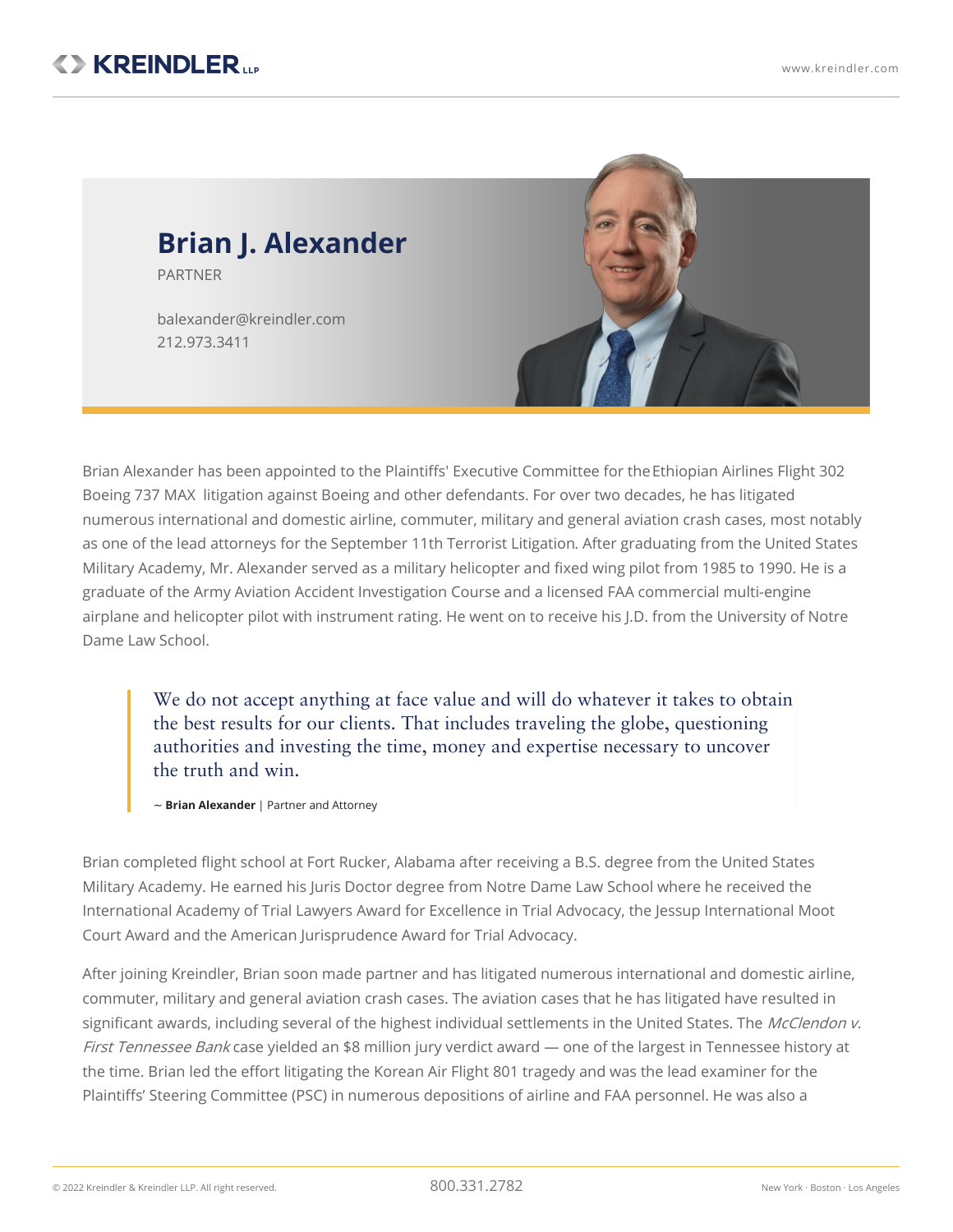member of the PSC for the Singapore Flight 006 crash in which he briefed, argued and won a critical choice of law motion for the passengers which resulted in another notably large settlement. Brian has obtained successful settlements for military families against the manufacturers Bell and Boeing arising out of two MV-22 Osprey crashes.

Brian has resolved more than 35 cases arising from the[China](https://www.kreindler.com/cases/china-airlines-flight-611-crash-cases) Air Flight 611 Boeing 747 crash. He vigorously pursued claims against both the airline and the manufacturer, Boeing, for their negligent maintenance and repairs on the aircraft. Among the settlements, Brian obtained the largest recovery for any case on the aircraft for a family from California. Additionally, he has represented the largest group of families in the United States litigation arising from the Boeing 737-300 Helios [Airways](https://www.kreindler.com/news/helios-airways-flight-522-accident-athens-greece) Flight 522 crash near Athens, Greece.

Product liability cases are technically complex cases involving a wide range of aviation products including jet, turboprop and helicopter engines, avionics equipment, flight computers and flight control systems. Brian has successfully prosecuted numerous product liability cases against Sikorsky, Bell, Robinson and Eurocopter helicopters; Beech (Raytheon), Cessna, Cirrus, Mitsubishi and Piper general aviation aircraft; and Boeing, McDonnell Douglas, Airbus, Bombardier, British Aerospace and other foreign manufactured commercial jet aircraft.

In addition to the multitude of aviation cases Brian has won, he was appointed by the Court as co-liaison counsel for the September 11th Litigation pending in the Southern District of New York where he briefed, argued and defeated the defendant's motion to dismiss the 9/11 [lawsuits](https://www.kreindler.com/articles/the-9-11-tort-litigation-five-years-on).

Brian is an aviation expert and legal analyst for several television and radio shows including CNBC, NPR, BBC, CBS, NBC, MSNBC, CNN and The Today Show. Brian was interviewed by Mike Wallace for 60 Minutes about his efforts on Capitol Hill to address aviation safety. Brian lectures at ABA conventions and legal symposiums in both the United States and Canada and has authored numerous articles on aviation and product liability litigation. He is the co-editor of the American Bar Association (Torts and Insurance Practice Section) Air and Space Law Newsletter and is a co-author of the book Litigating the Aviation Case from Pre-Trial to Closing (ABA 1998). Brian is an Adjunct Professor of Law at the Rutgers School of Law where he teaches a course on Aviation Accident Litigation.

## **Practice Focus**

- Aviation Accidents
- Helicopter Accidents
- Wrongful Death

#### **Education**

- Notre Dame Law School, Notre Dame, IN, J.D. 1993 Honors: International Academy of Trial Lawyers Award for Trial Advocacy; Jessup International Moot Court Award
- United States Military Academy, West Point, NY, B.S. 1985 Honors: Distinguished Military Graduate

## **Bar Admissions**

• New York